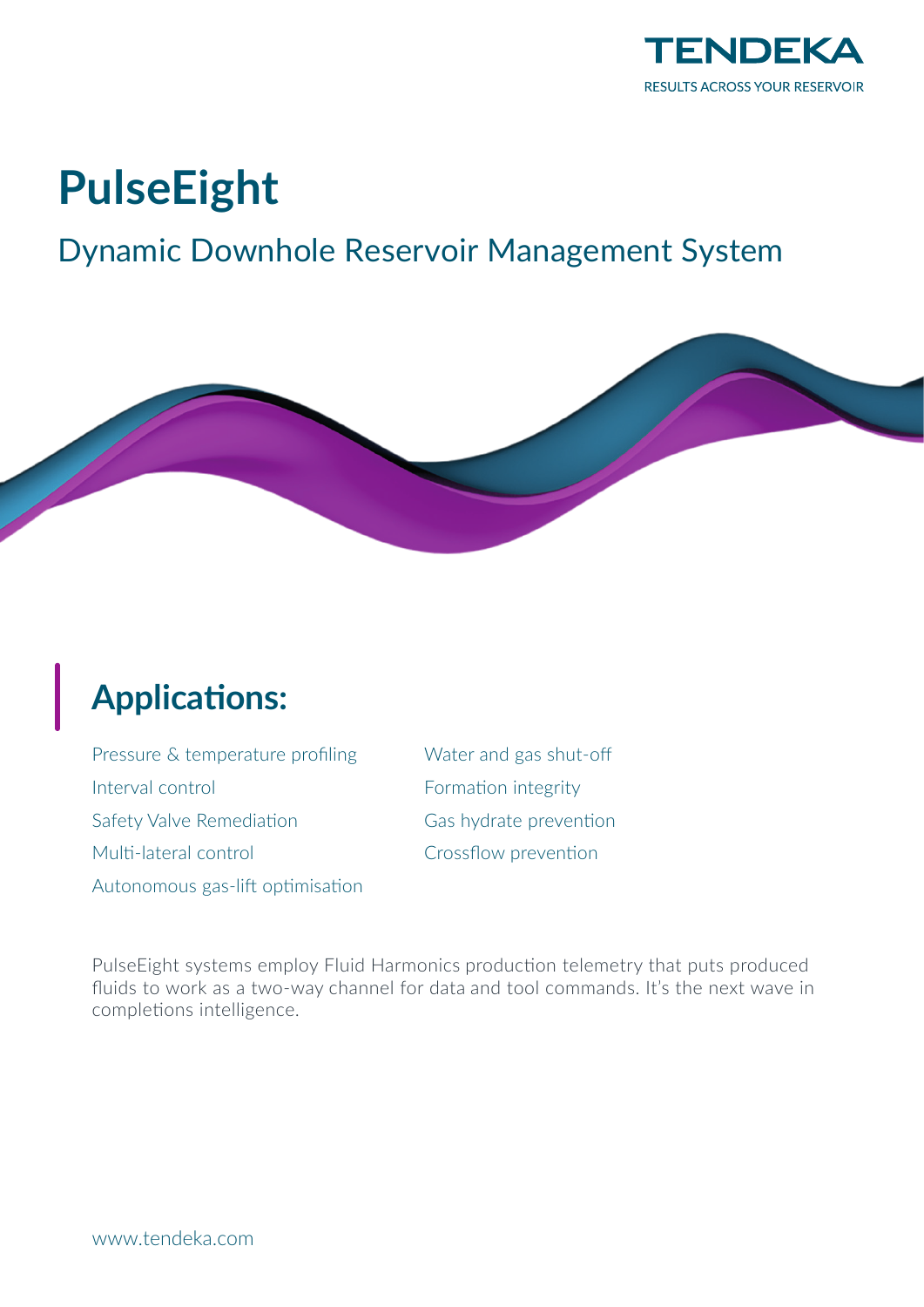# Pressure & Temperature Profiling

**Downhole pressure & temperature** data can provide great value to operators across a range of applications: from maintaining flowing bottom hole pressure within set boundaries to avoid excessive draw down or producing below the bubble point, to monitoring the efficiency of injection methods and the effect on bottom hole pressure.

Many mature wells have no active Pressure and Temperature (PT) measuring system, possibly because the technology was not available or cost-effective at the time of completion, or the downhole equipment has failed and a workover is not possible. Traditionally the only alternative is to run short-term memory gauges each time a pressure survey is required. This comes with the additional costs, deferred production and risk associated with the required intervention, but also does not provide any real-time data to help understand reservoir dynamics and improve decision-making/recovery techniques. Tendeka's PulseEight Wireless Gauge can be installed in the production tubing and configured to send pressure and temperature data to surface, providing real-time information without the need for a workover.

The system can be deployed in the well via conventional intervention techniques and mounted below a lock mandrel or plug, allowing it to be positioned in a nipple profile or tubing joint. Once set in place, the PulseEight system can send back pressure and temperature information via its unique Fluid Harmonics telemetry system. Typical data rate for PT telegrams is 1 per day, however higher rates may be possible depending upon the well specifics. Fluid Harmonics signal generation is based on the ability of the Wireless Gauge to recognise and create a defined pressure

drop across itself which minimises the impact of fluctuations in flowing conditions. The system can also record high resolution data (up to 1 second) to memory should this need to be reviewed after the gauge is recovered to surface for battery change-out. However, should data rates require to be changed whilst the tool is in hole, the tool can be reconfigured by sending coded pulses from surface without the need to retrieve and reprogram.

Full ICV systems can also be offered which provide downhole shut-in capability such that pressure build-up/drop-off tests can be conducted without the effects of wellbore storage having to be considered. In these cases, the device can autonomously change its data logging rate during shut-in to yield higher resolution for pressure transient analysis.

#### **Benefits**

- **Improved reservoir understanding leading to informed decision-making**
- **Enhanced well performance**
- **Reduced intervention/workover requirements**
- **Reconfigurable data rates whilst in hole**



### **Pressure & temperature profiling**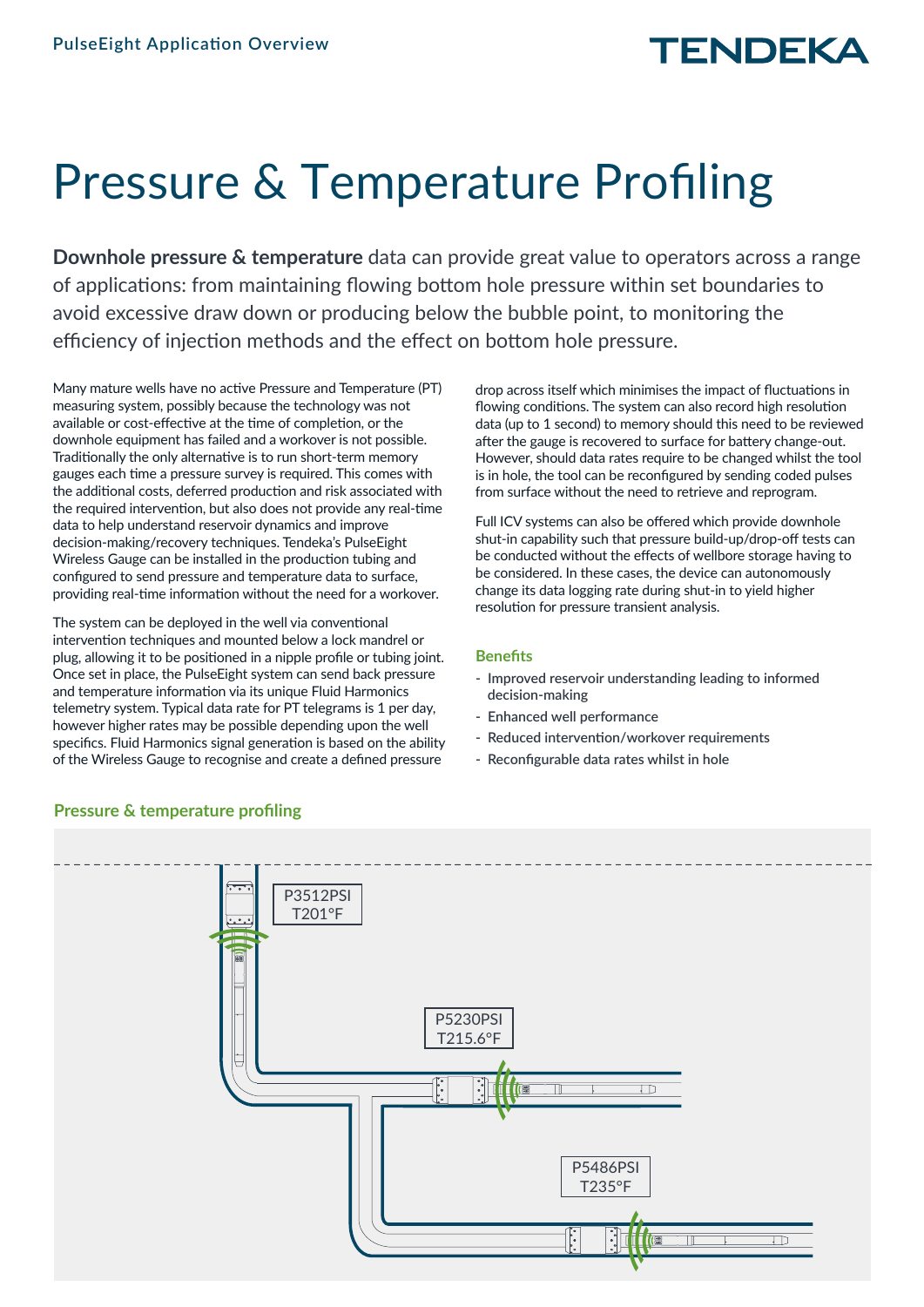# Interval Control

**A variety of flow control valves** are available on the market with the aim of modifying the injection or production profile to improve recovery factors and create optimal production conditions. PulseEight Intelligent Control Valves (ICV) offer these same benefits, but in a wireless and truly intelligent format.

The PulseEight wireless communication methodology enables communication to multiple tools within the same wellbore which gives the same level of multi-zonal control as conventional smart well completion methods. The PulseEight ICV range has infinitely variable position chokes which provides a seamless level of control across each device to create an optimal inflow profile for an entire wellbore.

With built-in intelligence, PulseEight ICVs are able to react to downhole parameter changes to maintain a target pressure drop without operator intervention. This provides immediate adjustment to the inflow profile, removing the time-consuming, manual decision-making loop which can prolong sub-optimal performance. Alternatively a fixed choke position can be selected as a more conventional means of control.

The versatility of the retrofit design of PulseEight ICV means this can be efficiently applied to existing wellbores to control unexpected water breakthrough and isolate problematic zones until water encroachment has fallen back or minimise crossflow potential from differently pressured zones.

### **Benefits**

- **Increase total oil production with minimum water cut**
- **Autonomously manage mass flow through device**
- **Control the production from various zones, as well parameters change**
- **Significantly less complex than cabled systems**
- **No control lines**
- **No limit on depth**
- **Increased ability to locate device at required inflow zone**

### **Interval control**

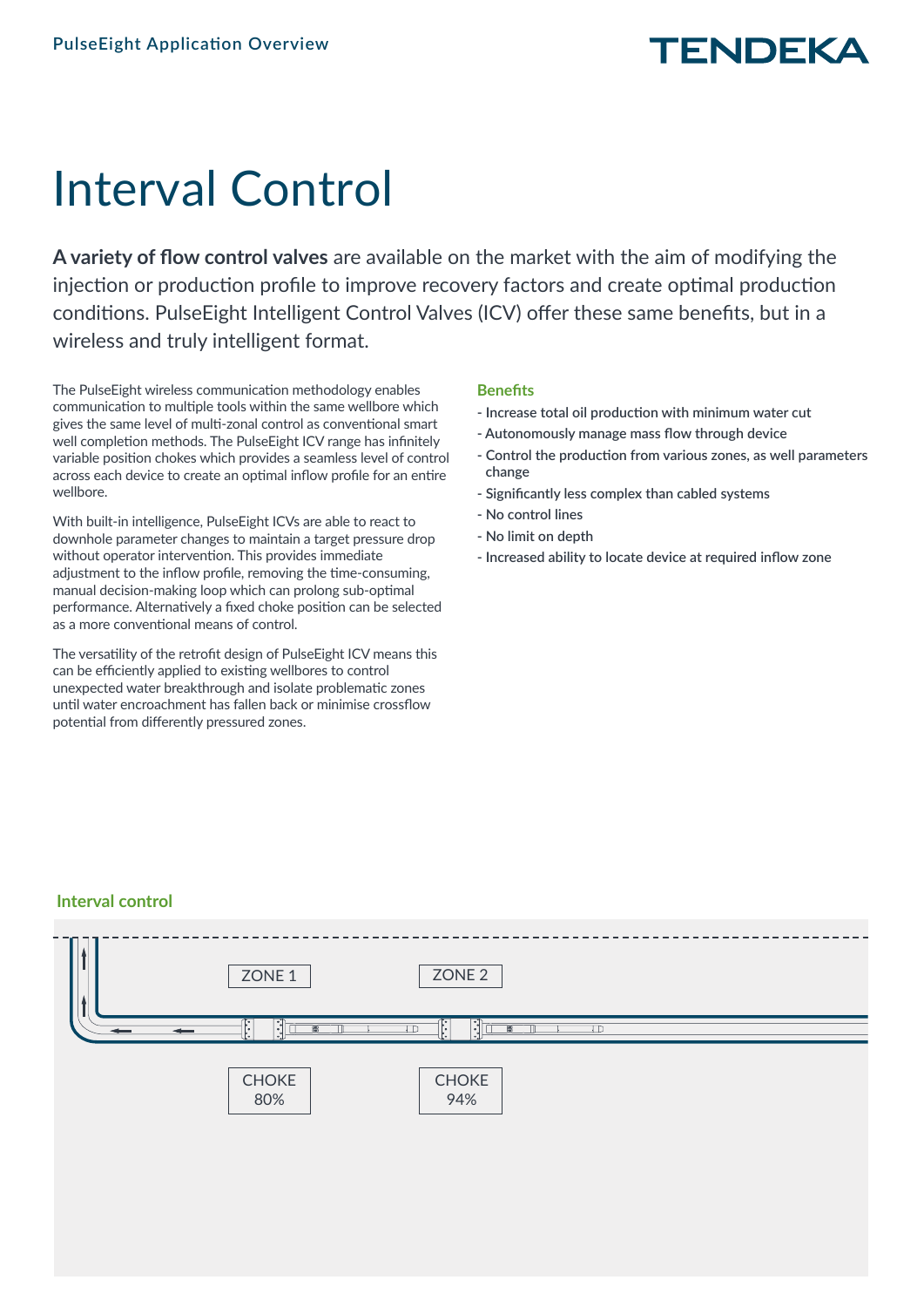# Safety Valve Remediation

**PulseEight Intelligent Safety Valve** can offer a robust system for returning shut in wells to production where control line failures prevent the use of traditional insert valves. Downhole intelligence, simple installation and set-up can remove the limitations associated with more traditional methodologies, and is easily and quickly installed via a simple intervention deployment.

In situations where a well has a failed safety valve, insert valves are typically run to regain control. These permit the well to be returned to production and can be controlled in an identical manner to the original system. However, if the failure mode of the existing safety valve is in the control line, it generally prevents the use of these traditional insert valves. Limited further options exist for remediation and in most cases an ambient or velocity type valves are used.

Ambient valve present restricted functionality based on the need to set a nitrogen dome pressure derived from the current flowing conditions. However, the fickle nature of these parameters results in the need for constant testing to ensure that the preset values are still suitable for natural changes in flowing conditions.

The PulseEight Intelligent Safety Valve helps remove many of the limitations of existing systems by having the tool respond to surface commands or autonomously react to the changes in the flowing conditions associated with both a loss of containment but also emergency shut-down events. The system can be deployed in the well via conventional intervention techniques and mounted below a lock mandrel or plug, allowing it to be positioned in a nipple profile or tubing joint around existing safety valve depth. As part of the commissioning phase, actuation of the valve from surface can allow the system to functioned closed to permit inflow testing prior to being returned to full operational mode. The system is designed to send a vitality pulse on a daily basis confirming that the tool is still operational, helping to minimise the testing regimes typically undertaken with conventional systems. Battery usage monitoring can allow the timely scheduling of interventions required for battery change out, but also utilise the incorporation of a "make safe" functionality whereby the tool can function closed prior to full battery depletion.

### **Ambient valve replacement**

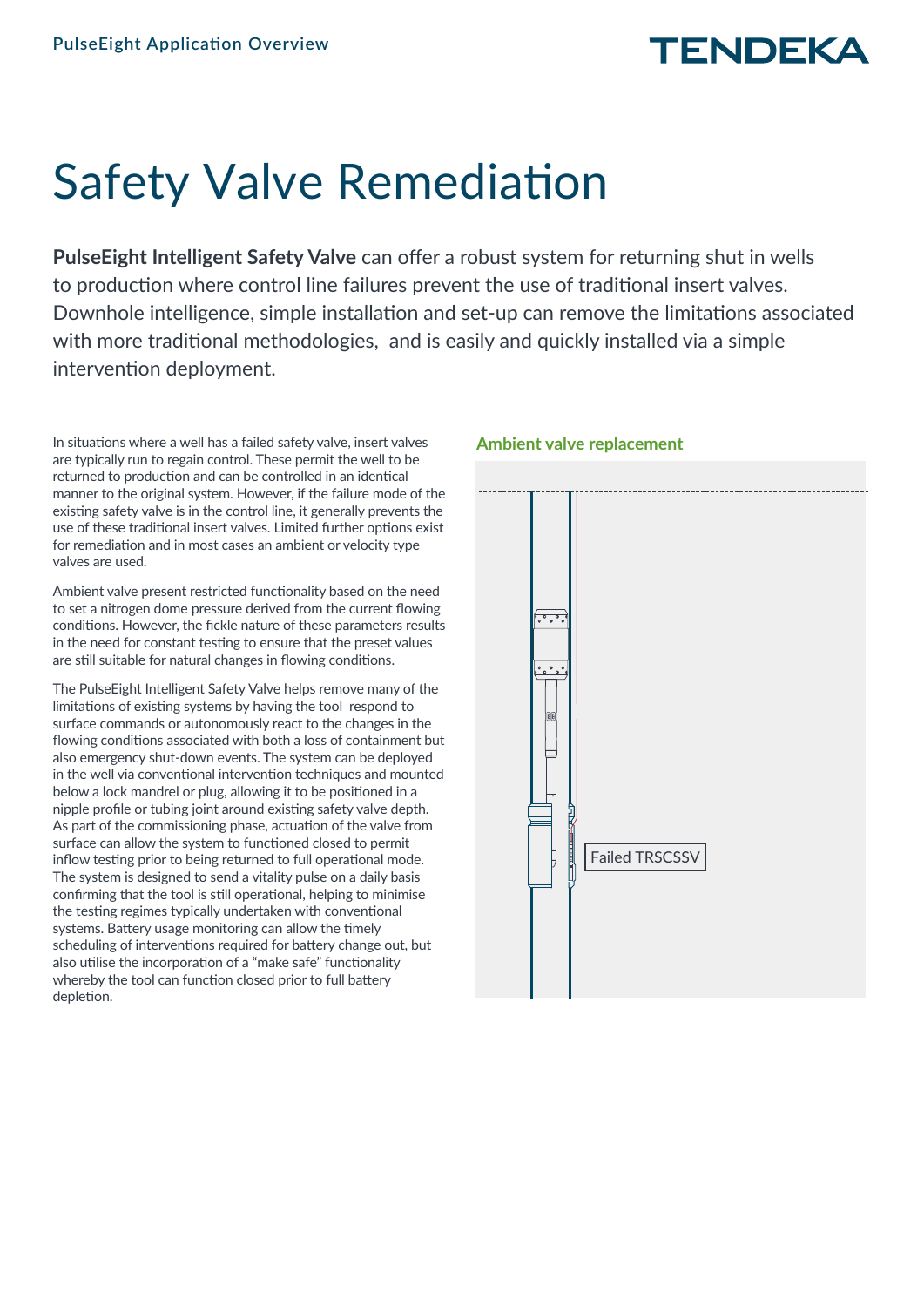# Multi-Lateral Control

**Adequate control of flow from independent legs of multi-lateral wells is complex** but necessary for the optimisation of these well designs. PulseEight Intelligent Control Valves (ICV) offer individual bore or zonal control, without the need of cables of control lines.

Multi-lateral technology has been developed to improve reservoir exposure from a single bore, significantly reducing field development costs. Intelligent completion flow control technology has traditionally been used in the mother-bore of these wells to manage lateral production. However due to the hydraulic and electric control lines required, this has been limited to dual lateral wells as it has not been possible to place control valves within individual laterals. As technology used for well construction has improved, tri and quad laterals are becoming more common, but the architecture of these wells makes the required level of flow control difficult to achieve by conventional means due to the required control lines and complex junction structures.

Tendeka's PulseEight ICV provides flow control without the requirement for downhole cables and wet connects, making them compatible with complex junction structures and aiding deployment methods by allowing rotation of the string during deployment process. PulseEight ICVs offer the facility to be installed at the top of each lateral branch and run as part of the lower completion, with the ability to act as a fluid control device during deployment.

Options for opening can be as simple as functioning on a pre-set timer (sequentially for clean up, or all at once), or by individual surface command. Each choke position achieved can be configurable based on pre-programmed parameters or by addressing each, or all tools from surface. After the well is

producing, having the device installed at the top of each branch allows production rotation of each lateral to determine individual contribution and balance the overall inflow from multiple branches. This is easily achieved with fluid harmonics.

PulseEight can also be used for individual zonal control within the lateral itself. Each valve can be discretely controlled to manage water/gas coning and balance the inflow profile. It can also be used in well stimulation regimes to target specific zones and manage the injection profile.

### **Benefits**

- **Determine contribution of each lateral**
- **Cycle lateral production to manage performance**
- **Produce separately for improved clean up**
- **Reduce installation time**



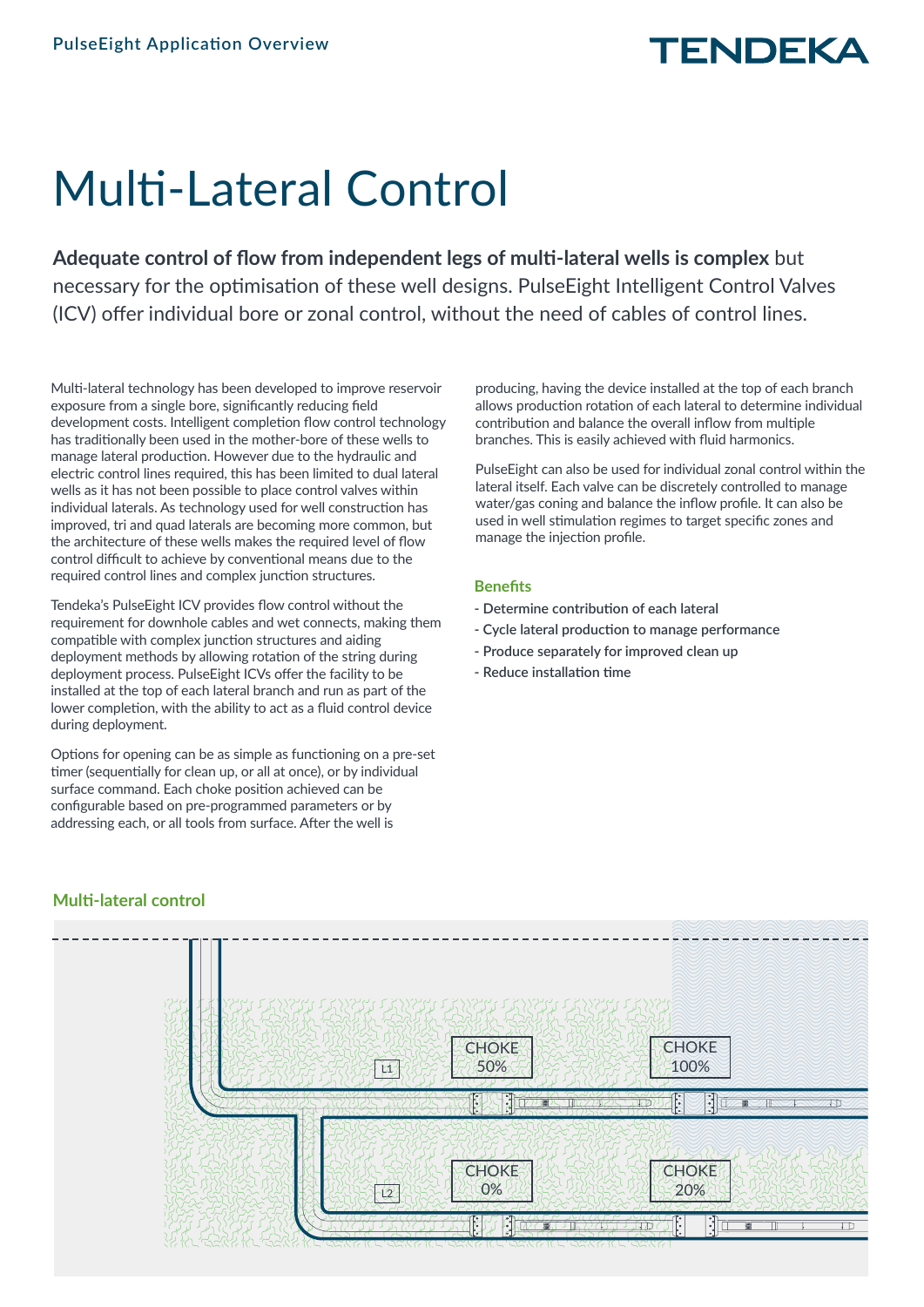# Autonomous Gas Lift Optimisation

**The PulseEight Intelligent Control Valve (ICV) range** can optimise inflow performance by effectively controlling the contribution gas bearing intervals, or existing gas caps, to maximise the productivity of oil bearing zones.

By placing a PulseEight multi-zonal ICV device across a gas producing zone, it can be used to regulate the inflow of gas to aid lifting of a lower producing oil zone. The device can autonomously regulate the gas inflow to a set rate or be instructed to modify based on surface commands.

To use this technique with traditional equipment would result in relying on accepting the additional gas required for start-up during long-term, steady-state production. PulseEight ICVs can offer the ability to select the optimum gas contribution at any time through the well life.

Tendeka's PulseEight system is compatible with existing wells and can be retrofitted into place on a single intervention run. This provides a simple solution for wells which were initially producing unassisted but have suffered from declining reservoir pressure. This gives the ability to gain the benefits of gas lifted wells in locations where traditional gas lift cannot be used, or eliminate the need pump mechanisms traditionally used in declining pressured reservoirs.

The same principles can be used for liquid unloading in underperforming wells, giving the opportunity to unload then isolate the gas zone as required.

### **Benefits**

- **Autonomous regulation**
- **Re-programmable as well conditions change**
- **Reduced intervention**

# **Oil Gas** $^{\circ}$  . **CHOKE** 10%

### **Autonomous gas lift optimisation**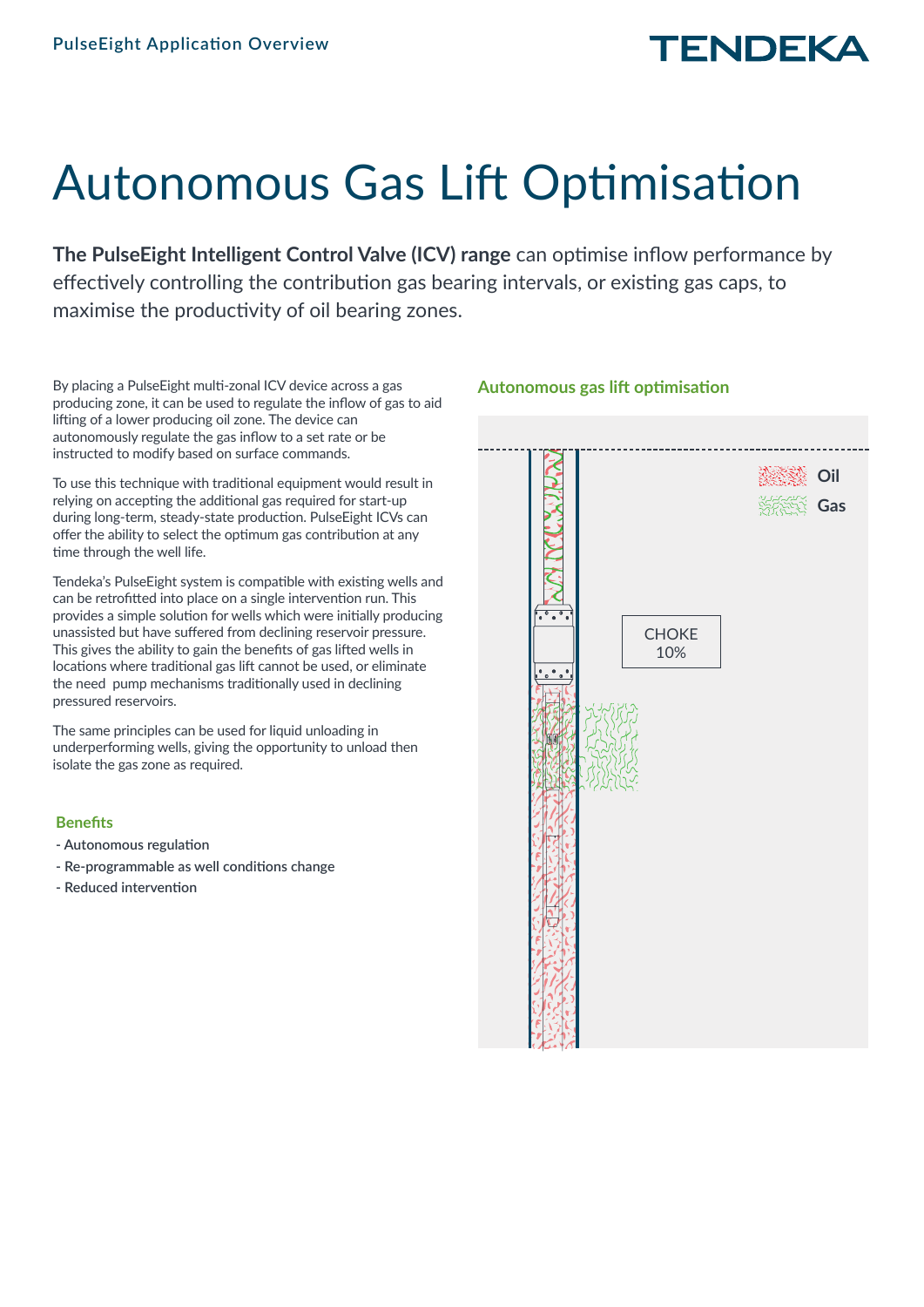# Water & Gas Shut Off

**Tendeka's PulseEight Intelligent Control Valve (ICV)** offers the ability to selectively isolate zones with undesirable liquids or gas throughout the life of the well with the option to recombine flow at a later date without the need of intervention.

In oil producing wells with separate reservoir layers, water and gas breakthrough can occur at various stages across the production life cycle. This surge in water/gas production can significantly increase OPEX due to the surface processing required. Thus, some wells are often isolated with oil left in place, or have production deferred due to the surface handling costs.

Solutions to increase recovery by producing the low water cut (WC)/GOR zones harder can often be counter-intuitive as it leads to an increase in coning on the problematic zone and causes the zone to water out faster.

Tendeka's PulseEight ICV can be remotely activated via fluid harmonics to isolate the high WC/GOR zones, allowing the remaining zones to be produced more efficiently, and negate the need for complete shut-in of the well leading to deferred production. In instances where the water/gas is assumed to have fallen back, the zone can easy be re-opened to help maximise recovery.

### **Benefits**

- **Suitable for existing wells**
- **Rapid control of high WC/GOR zones**
- **Reduced surface handling costs**
- **No deferred production**
- **Reduced intervention**



### **Water & gas shut off**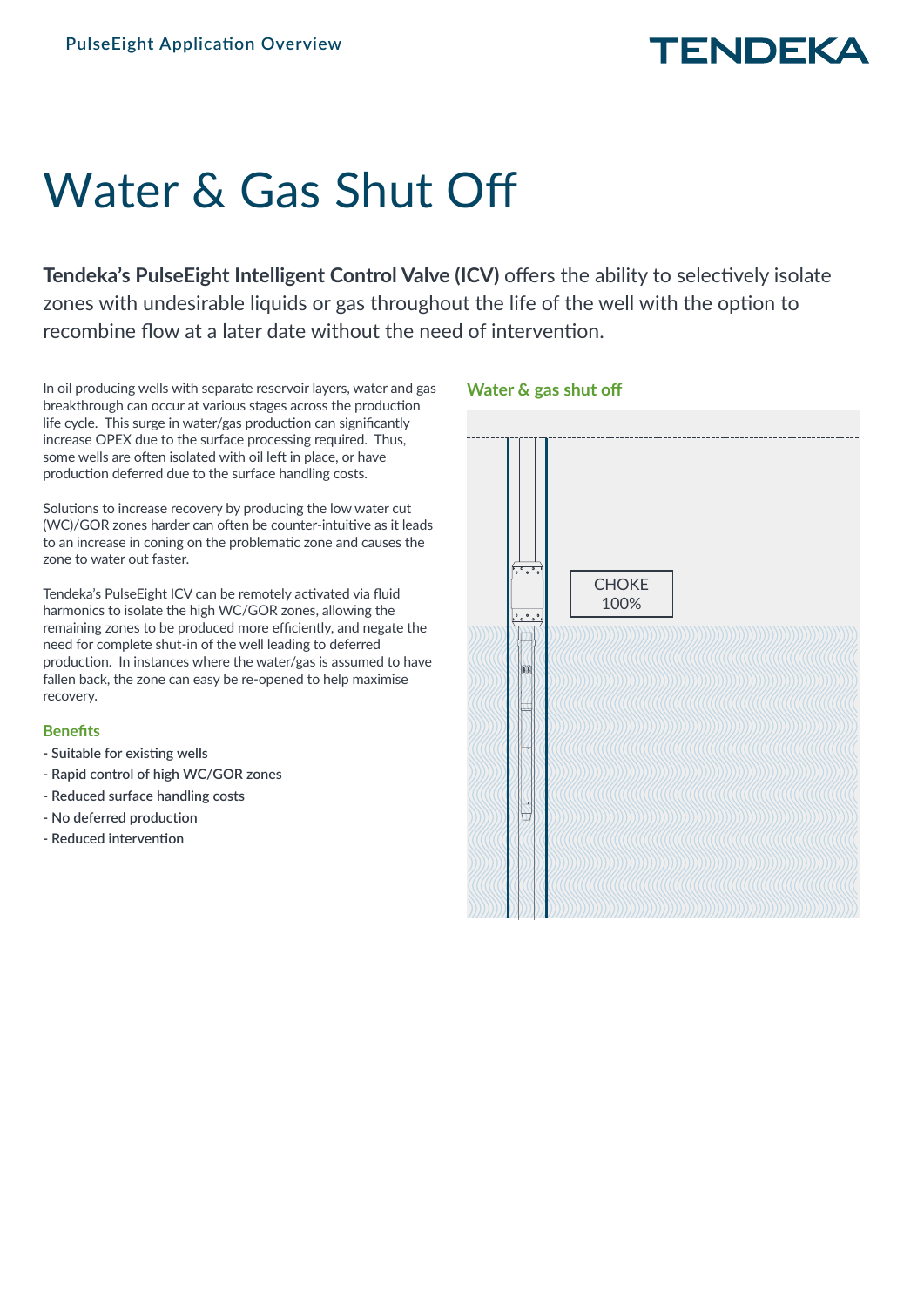# Formation Integrity

**The potential for sand failure in weakly consolidated formations is most prevalent through well start-up.** PulseEight Intelligent Control Valves (ICV) can control the pressure differential seen by the formation to ensure production can be brought online safely and efficiently without risk of damage to the formation.

Specific "bean up" procedures are required to bring sand prone reservoirs online and are typically adequately controlled during initial start-up. However, the potential that these procedures may be missed upon start-up of multi-well assets, post shut-down, have the potential to irreversibly impair the production potential of those wells.

The PulseEight ICV incorporates an infinitely variable downhole choke, with the ability to measure both upstream and downstream pressures. These attributes, coupled with the intelligence built into the tool, results in PulseEight being able to recognise a well shut-ins and conduct an automatic staged reopening that does not risk damage to the formation.

Upon well shut-in, the PulseEight intelligent choke will move to a preset start-up position. Upon indication of the well being opened up at surface, the tool will only allow an appropriate pressure differential across itself in line with the prescribed bean up procedure. Each time dependent stage will be carried out downhole until the well is back at full production rate. This will be carried out autonomously by the tool regardless of the surface choke position.

### **Benefits**

- **Mitigates the risk of formation sand failure**
- **Limits the potential of sand screen plugging**
- **Limits the potential of wellbore fill**
- **May improve asset start-up times with well flow controlled automatically**

### **Formation integrity**

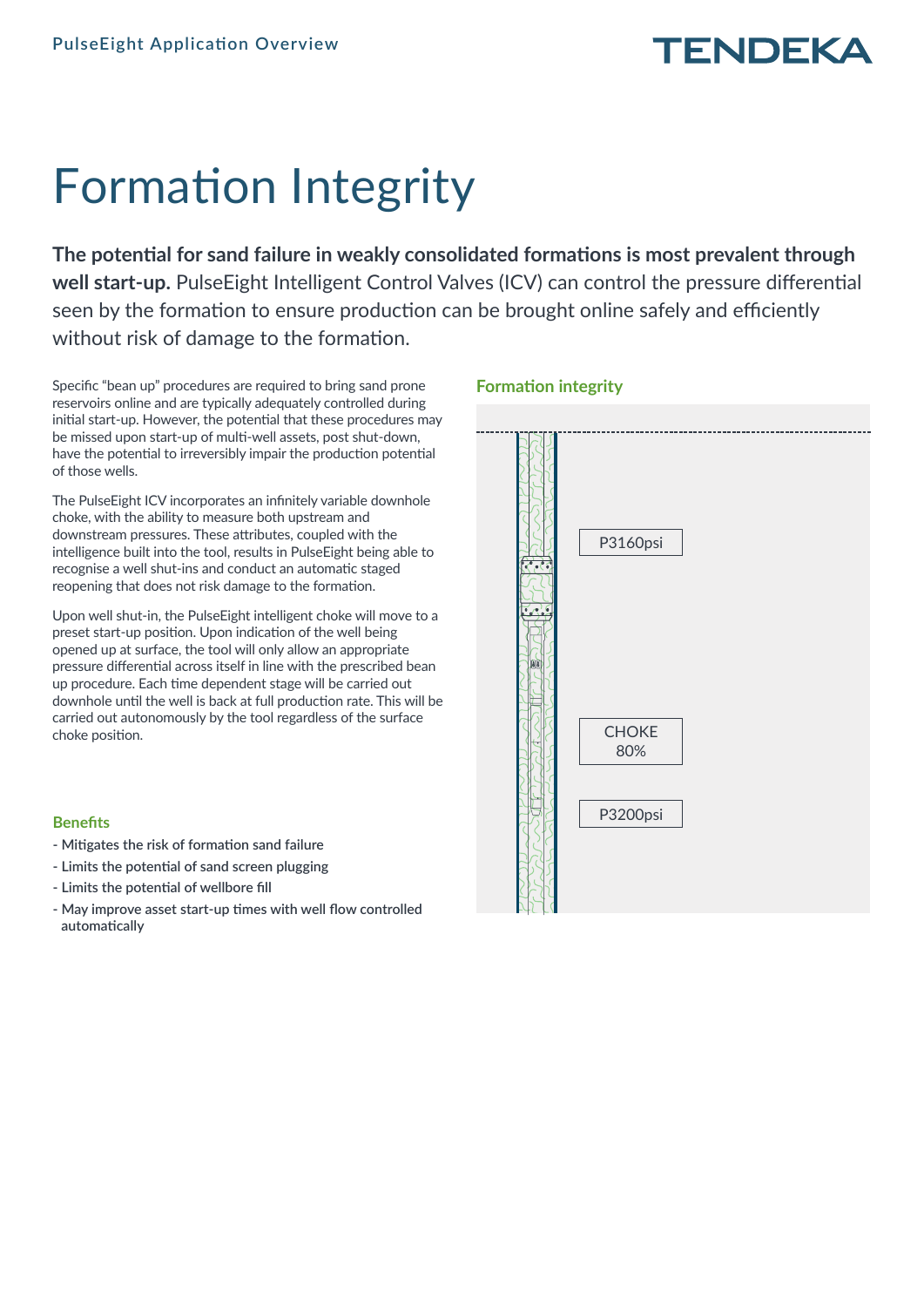# Gas Hydrate Prevention

**Gas hydrates can begin to form across the surface choke**, or any restriction, when certain temperature and pressure differential conditions are met. This thermodynamic condition is caused by the throttling process known as the Joule-Thompson cooling effect.

This is most commonly seen in new dry gas wells that require a significant pressure drop at surface to meet a much lower pipeline pressure. Surface mitigation of this effect usually requires costly surface heaters and injection of chemical inhibitors, both expensive solutions requiring facilities modification.

Mitigation can be more simply achieved by moving the point of pressure and temperature reduction downhole where the Joule-Thompson cooling response is geothermally regulated. By positioning a PulseEight ICV downhole, the incorporation of an infinitely variable downhole choke with downstream pressure gauge provides this capability.

The tool is programmed to target a fixed downstream pressure, which means PulseEight ICV can actively respond to changes in well conditions and adjust to maintain the optimum flowing environment. As well pressure declines, and the requirement for choking diminishes, the choke will move to a fully open position and can ultimately be retrieved from the well, when convenient, for redeployment elsewhere.

Deploying PulseEight as an automated choke can minimise the risks associated with hydrate formation at or near surface pipework. It can also help maintain optimum productivity throughout the well lifecycle.

### **Benefits**

- **Eliminate requirements for surface heaters and chemical injection**
- **Continuously optimise the well performance**
- **Mitigate well performance uncertainty**
- **Mitigate choke erosion**
- **Reduce the requirement for well intervention**

### **Gas hydrate prevention**